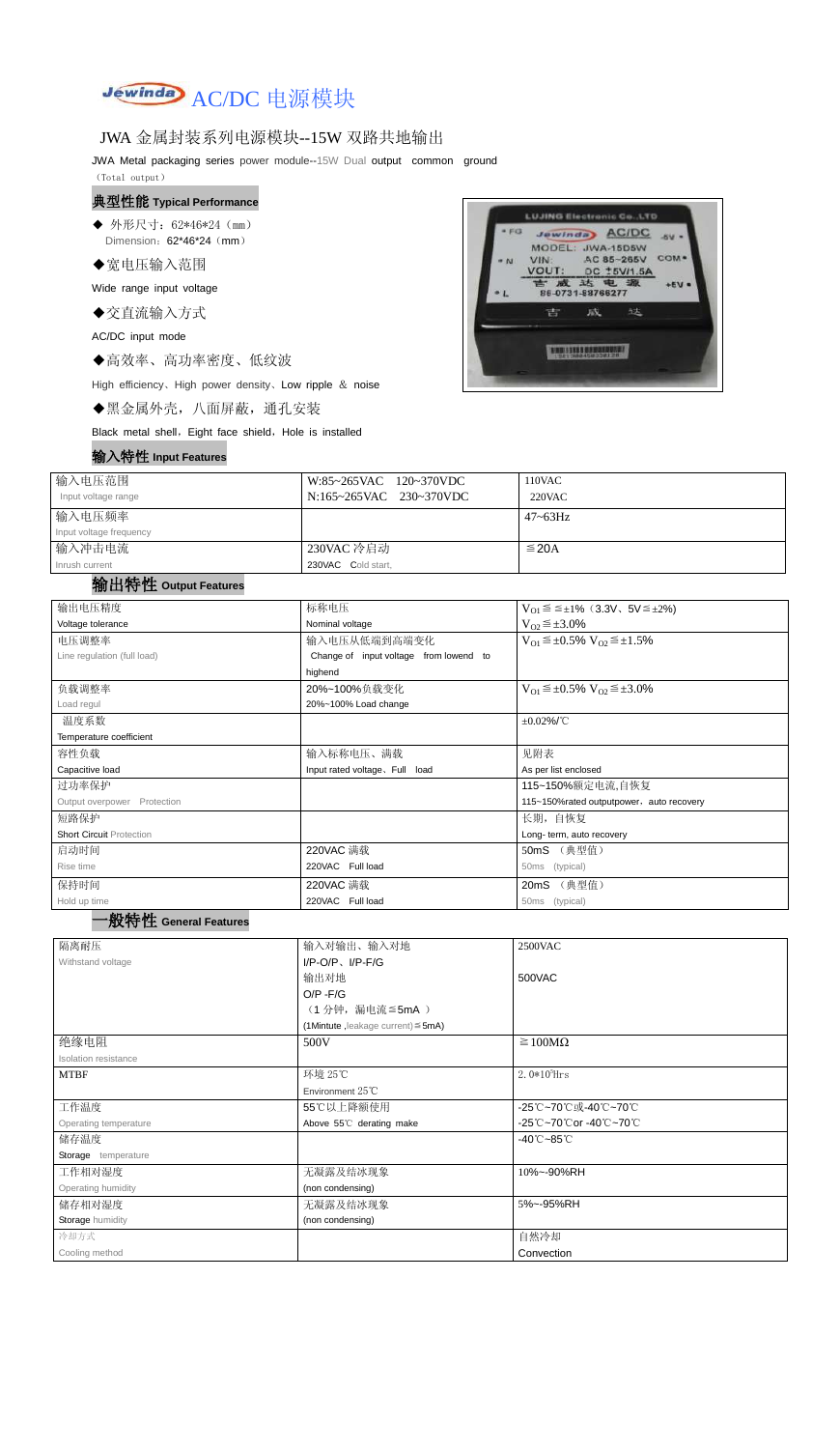## 容性负载 **Capacitive Load**

命名方式 **Naming Rules**

## $JWA - 15 D 5 W(N)$



#### 输入电压范围 (W:85~265V, N:165~265V)

Input voltage range (W:85~265V, N:165~265V) 输出电压 Output voltage 双路共地输出 Dual output common ground 输出功率 Output power AC/DC 金属封装电源模块 AC/DC Metal packaging power module

### 输入电压范围(W:85~265V, N:165~265V) Input voltage range (W:85~265V, N:165~265V) 输出电压 $v_{02}$ Output voltage  $v_{02}$ 输出电压 $V_{01}$ Output voltage  $v_{o1}$

#### JWA - 15 S5 S12 W(N)



#### AC/DC 金属封装电源模块

AC/DC Metal packaging power module

## 产品选型 **Product selection**

| 产品型号             | 输出电压           | 输出电流           | 输出电压精度         | 纹波噪声             | 效率         |  |
|------------------|----------------|----------------|----------------|------------------|------------|--|
|                  | Output voltage | Output current | Output voltage | R&N              |            |  |
| Model No.        | V <sub>O</sub> | $I_{\rm O}$    | tolerance      | $V$ $_{(P-P)mV}$ | Efficiency |  |
| $JWA-15D5W(N)$   | $+5V$          | $0.10 - 1.50A$ | $\pm 2\%$      | 80mV             | 75%        |  |
|                  | $-5V$          | $0.10 - 1.50A$ | $\pm 5\%$      | 80mV             |            |  |
| JWA-15D12W(N)    | $+12V$         | $0.06 - 0.63A$ | $±1\%$         | 120mV            | 78%        |  |
|                  | $-12V$         | $0.06 - 0.63A$ | $\pm 3\%$      | 120mV            |            |  |
|                  | $+15V$         | $0.05 - 0.50A$ | $±1\%$         | 120mV            |            |  |
| JWA-15D15W(N)    | $-15V$         | $0.05 - 0.50A$ | $\pm 3\%$      | 120mV            | 79%        |  |
|                  | $+24V$         | $0.03 - 0.31A$ | $\pm1\%$       | 120mV            |            |  |
| JWA-15D24W(N)    | $-24V$         | $0.03 - 0.31A$ | $\pm 3\%$      | 120mV            | 82%        |  |
|                  | $+5V$          | $0.30 - 3.00A$ | $\pm 2\%$      | 80mV             | 75%        |  |
| JWA-15S5S5W(N)   | $+5V$          | $0.10 - 1.00A$ | $\pm 5\%$      | 80mV             |            |  |
|                  | $+5V$          | $0.20 - 2.00A$ | $\pm 2\%$      | 80mV             | 79%        |  |
| JWA-15S5S12W(N)  | $+12V$         | $0.04 - 0.42A$ | $\pm 3\%$      | 100mV            |            |  |
|                  | $+5V$          | $0.20 - 2.00A$ | $\pm 2\%$      | 80mV             |            |  |
| JWA-15S5S15W(N)  | $+15V$         | $0.03 - 0.34A$ | $\pm 3\%$      | 120mV            | 78%        |  |
|                  | $+5V$          | $020 - 2.10A$  | $\pm 2\%$      | 80mV             |            |  |
| JWA-15S5S24W(N)  | $+24V$         | $0.02 - 0.21A$ | $\pm 3\%$      | 120mV            | 79%        |  |
|                  | $+12V$         | $0.08 - 0.83A$ | $\pm 1\%$      | 100mV            |            |  |
| JWA-15S12S5W(N)  | $+5V$          | $0.10 - 1.00A$ | $\pm 5\%$      | 80mV             | 78%        |  |
| JWA-15S12S12W(N) | $+12V$         | $0.08 - 0.83A$ | $\pm1\%$       | 100mV            | $80\%$     |  |
|                  | $+12V$         | $0.04 - 0.42A$ | $\pm 3\%$      | 100mV            |            |  |
| JWA-15S12S15W(N) | $+12V$         | $0.08 - 0.83A$ | $\pm1\%$       | 100mV            |            |  |
|                  | $+15V$         | $0.03 - 0.34A$ | $\pm 3\%$      | 100mV            | 80%        |  |
|                  | $+12V$         | $0.08 - 0.83A$ | $\pm 1\%$      | 100mV            |            |  |
| JWA-15S12S24W(N) | $+24V$         | $0.02 - 0.21A$ | $\pm 3\%$      | 120mV            | 81%        |  |

注:因篇幅有限,以上只是部分产品列表,若需列表以外产品,请与本公司销售部联系。

Note:Due to space limitations ,the above list is only for some products, If other than a list of products, please contact the Company's sales department. 输出纹波噪声(峰-峰值)的测量,请参照模块测试说明中介绍的方法进行。

Output ripple noise measurement (peak - peak), please refer to the module test notes method is introduced.

| Vout:5V         |                | Vout: $12V$ , $15V$ |                | Vout:24V        |             |  |
|-----------------|----------------|---------------------|----------------|-----------------|-------------|--|
| 推荐值             | 最大值            | 推荐值                 | 最大值            | 推荐值             | 最大值         |  |
| Recommendations | <b>Maximum</b> | Recommendations     | <b>Maximum</b> | Recommendations | Maximum     |  |
| $1000 \mu F$    | $4700 \mu F$   | $470 \mu F$         | $2200 \mu F$   | $100\mu F$      | $470 \mu F$ |  |